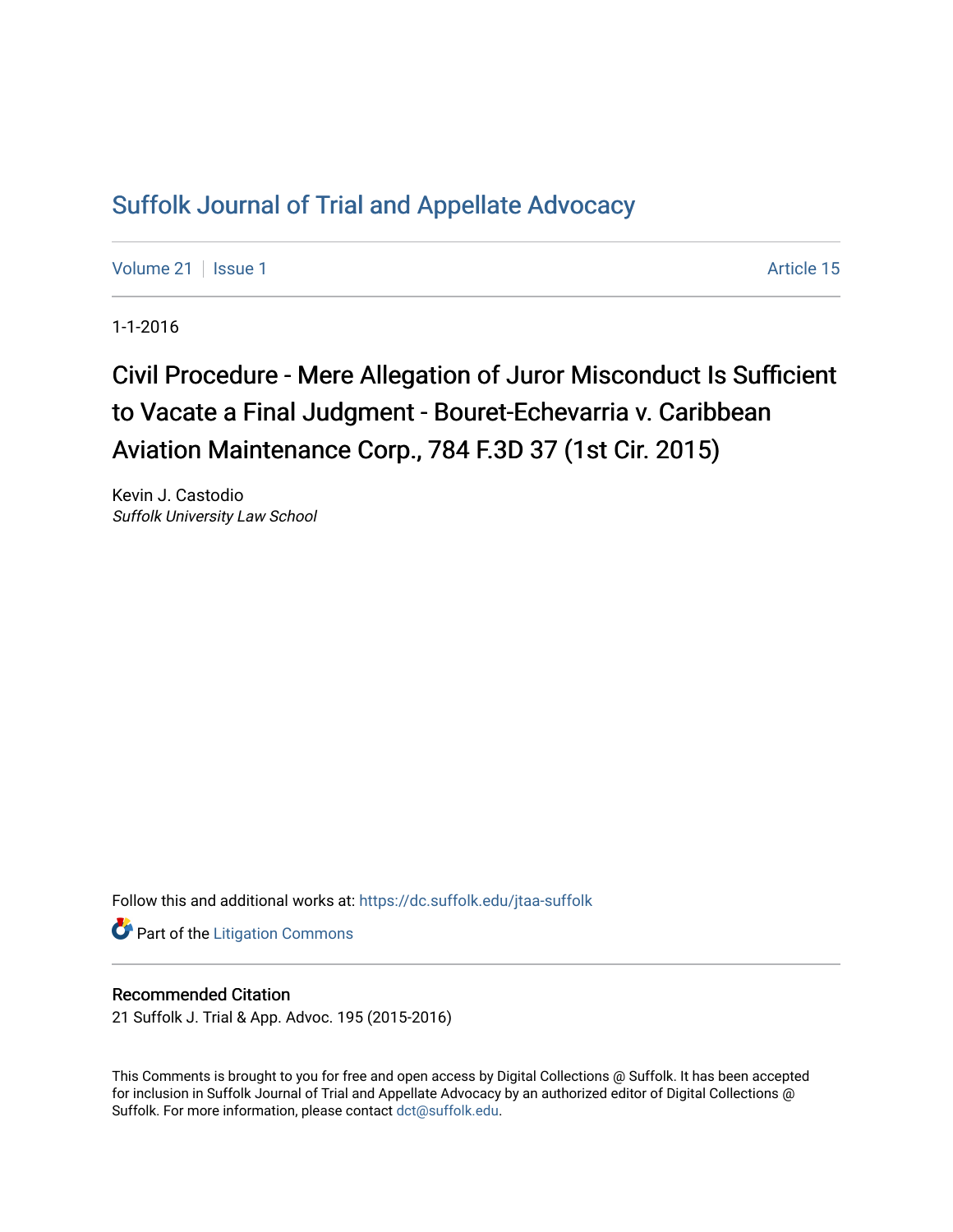### **CIVIL PROCEDURE- MERE ALLEGATION OF JUROR MISCONDUCT IS SUFFICIENT TO VACATE A FINAL** *JUDGMENT-BOURET-ECHEVARRIA V. CARIBBEAN A VIA TION MAINTENANCE CORP.,* **784 F.3D 37 (1ST CIR. 2015).**

Rule 60(b) of the Federal Rules of Civil Procedure grants federal courts the power to vacate judgments whenever such action is appropriate to accomplish justice.<sup>1</sup> While the rule generally proclaims specific instances that give rise to relief from a final judgment, Rule 60(b)(6) grants federal courts broad authority to vacate final judgments for almost any reason justifying relief so long as the court properly assesses the relevant factors embedded within the rule.<sup>2</sup> In *Bouret-Echevarria v. Caribbean Aviation Maintenance Corp.*<sup>3</sup>, the United States Court of Appeals for the First Circuit decided whether the district court abused its discretion when it denied a Rule **60(b)(6)** motion asserting that the jury had been tainted **by** its knowledge of a confidential settlement offer. $4$  The court held that the district court abused its discretion when it denied appellant's Rule **60(b)(6)** motion because it failed to adequately weigh the relevant factors of Rule  $60(b)(6)$ .<sup>5</sup>

On November 2008, appellant's husband, Diego Vidal-Gonzales,

<sup>&</sup>lt;sup>1</sup> See FED. R. CIV. P. 60(b) (listing six reasons court can vacate final judgment).

<sup>2</sup> *See* FED. R. Civ. P. 60(b)(6) (explaining that judge can vacate judgment for any other reason to obtain justice). The text of the rule is as follows: "[o]n motion and just terms, the court may relieve a party or its legal representative from a final judgment, order, or proceeding for the following reasons ... (6) any other reason that justifies relief." *Id.* It is important to note at the outset, that Rule 60(b)(6) acts as a catchall provision allowing courts to vacate a final judgment for any reason it deems fit, for justifying relief. *Id.* Aside from the Rule 60(b)(6) catchall provision, the rule sets out five other instances when a court can vacate a previous judgment:

<sup>(1)</sup> mistake, inadvertence, surprise, or excusable neglect; (2) newly discovered evidence that, with reasonable diligence, could not have been discovered in time to move for a new trial under Rule 59(b); (3) fraud **...** misrepresentation, or misconduct by an opposing party; (4) the judgment is void; (5) the judgment has been satisfied, released or discharged; it is based on an earlier judgment that has been reversed or vacated; or applying it prospectively is no longer equitable.

FED. R. Civ. P. 60(b).

**<sup>3</sup>**784 F.3d 37 (1st Cir. 2015).

<sup>4</sup>*Id.* at 39.

*<sup>&#</sup>x27; Id.* at 40.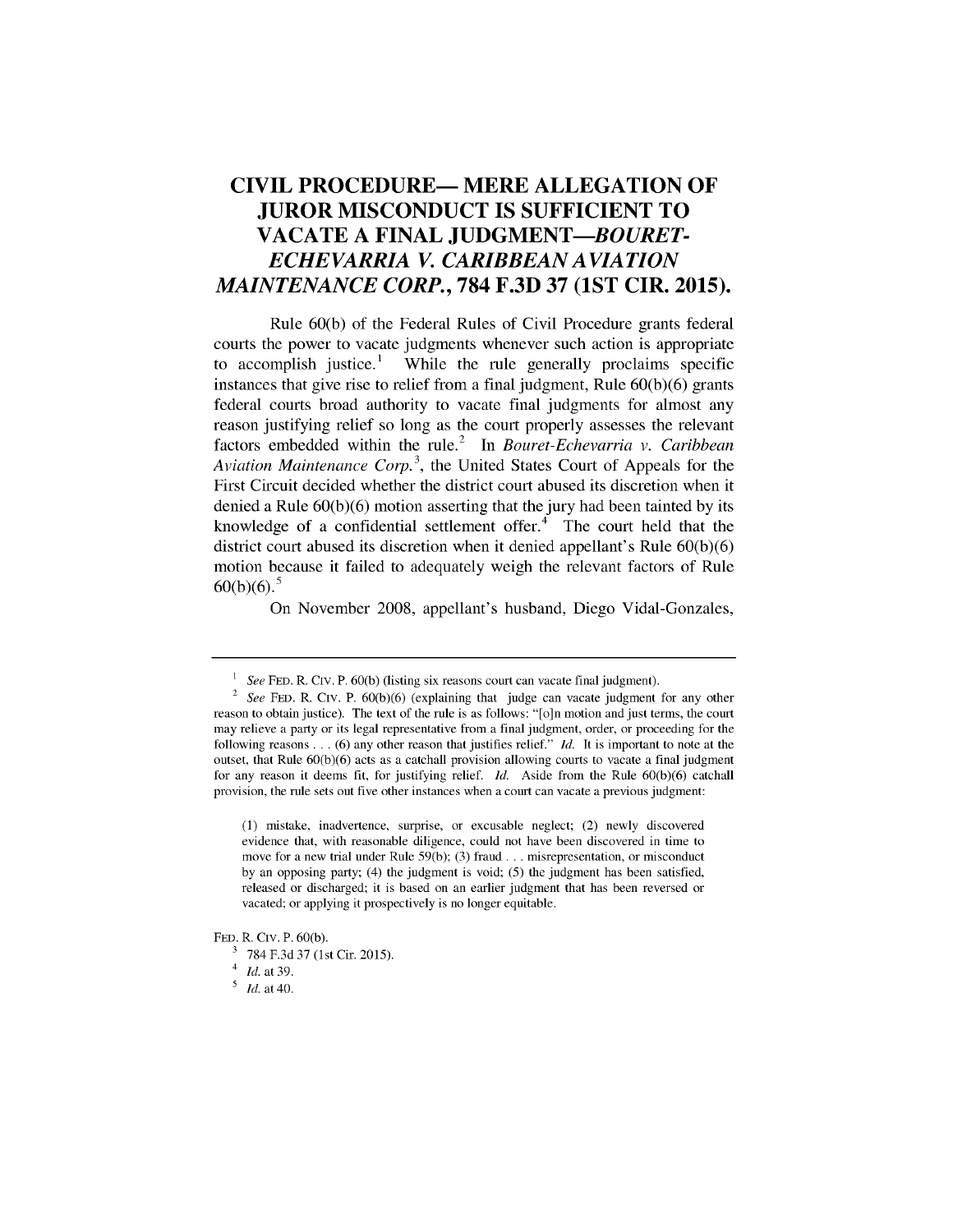was killed in a helicopter crash. Subsequently, in February 2012, appellant and her three children brought a products liability and wrongful death action in federal district court against Robinson Helicopter Company, the manufacturer of the helicopter, and Caribbean Aviation Maintenance Corporation ("CAM defendants"), who repaired the helicopter, claiming both defective design and negligent repair.<sup>7</sup> It is alleged that prior to jury deliberations, appellant's attorney received a confidential settlement offer totaling  $$3.5$  million.<sup>8</sup> The appellants allegedly rejected the settlement offer and proceeded to trial where the jury returned a unanimous verdict absolving both defendants of liability.<sup>9</sup> Final judgment was entered on March 19,  $2012.<sup>10</sup>$ 

On September 4, 2013, sixteen months after final judgment was entered, appellants filed a motion under Rule 60(b)(6) of the Federal Rules of Civil Procedure seeking an evidentiary hearing to assess an allegation that prejudicial information about appellant's rejection of the settlement offer was improperly inserted into the jury deliberation.<sup>11</sup> The appellants submitted multiple affidavits reporting that Luis Irizarry, an aviation expert who provided services in a subsequent and unrelated case, met an individual who claimed to be the employer of a juror from appellant's case.<sup>12</sup> The employer informed Irizarry that the juror told him that the jury did not award appellant any monetary damages because the jurors were aware that she had already declined a \$3.5 million settlement offer.<sup>13</sup>

**13** *See id.* at 40 (explaining conversation between employer and juror). Although the facts are difficult to follow, it is important to note the multiple layers of hearsay at play here. *See id.* at

<sup>6</sup> *See id.* at 39 (explaining facts in detail).

*<sup>7</sup>See Bouret-Echevarria,* 784 F.3d at 39-40 (summarizing history of case and jury findings). It is important to note that the crux of the complaint centered on a products liability case. *Id.* However, embedded within the products liability case were claims for a defective helicopter design, negligent repair of the helicopter, and wrongful death. *Id.* There was one lawsuit alleging multiple complaints against the two defendants. *Id.*

*Id.* While the CAM defendants acknowledged they were unsuccessful in their attempt to settle with appellants, they deny the amount referenced reflects their offer. *Id.* Robinson admits that settlement was discussed a couple of times but claim no formal settlement offer was made. *ld.* Robinson also claims it was unaware of any settlement offer from the CAM defendants. *Id.* Appellants asserted that one defendant was to pay three million dollars of the total settlement and the other defendant was to pay the remaining five-hundred thousand dollars. *ld.*

*See id.* (explaining details of jury verdict). Specifically, the jury found, "the CAM defendants were not negligent in their repair of the helicopter, and that the Robinson's design of the helicopter was not defective." *Id.*

<sup>&</sup>lt;sup>10</sup> *See id.* (giving date of judgment).

<sup>&</sup>lt;sup>11</sup> See Bouret-Echevarria, 784 F.3d at 40 (explaining facts of case after jury verdict).

<sup>12</sup> *See id.* "Appellants submitted affidavits from Attorney David P. Angueira **...** and Lizzette Bouret-Echevarria, the widow of the passenger killed in the helicopter crash." *ld.* Luis Irizarry had testified on behalf of appellants during their trial and thereafter came across the pertinent information in relation to a tainted jury. *Id.*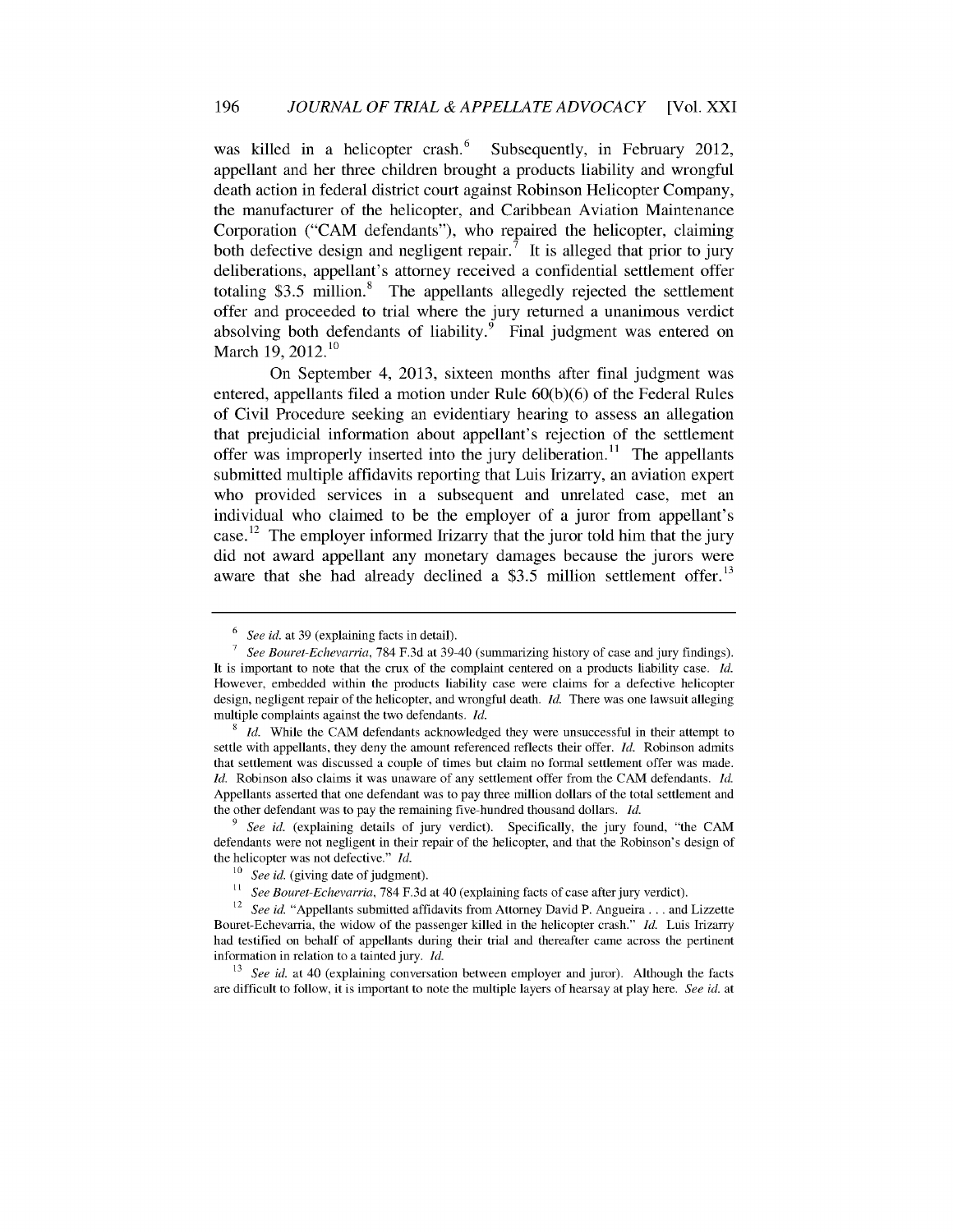Irizarry relayed the information to appellant's trial attorney who then informed appellant.<sup>14</sup>

The appellants initially filed their Rule 60(b)(6) motion for an evidentiary hearing in the United States District Court for the District of Puerto Rico in an attempt to vacate the prior judgment and proceed to a new trial.<sup>15</sup> The district court judge denied the motion, finding that the filing of the motion was untimely due to the eighteen-month period between the entry of final judgment and filing of the motion, and additionally that the materials filed in support of the motion were insufficient.<sup>16</sup> On appeal, the First Circuit held that the district court abused its discretion in denying the Rule 60(b)(6) motion without holding an evidentiary hearing.<sup>17</sup> The First Circuit reasoned that the district court miscalculated the timeliness of the motion, did not assume the truth of factspecific statements set forth in the submitted affidavits, and did not appreciate the inability of appellants to avoid reliance on hearsay in seeking Rule  $60(b)(6)$  relief.<sup>18</sup>

Motions brought under Rule 60(b) are committed to the district court's discretion and denials of Rule 60(b) motions are reviewed only for an abuse of that discretion.<sup>19</sup> Various courts have identified specific

<sup>41 (</sup>pointing out hearsay layers).

<sup>14</sup>*See Bouret-Echevarria,* 784 F.3d at 40 (discussing juror's course of action). Appellant attempted to retain "Attorney Angueira, a Boston attorney, and informed him of the potential juror misconduct[.]" *Id.* Attorney Angueira requested that appellants ask "whether Attorney Morales would agree to be co-counsel in order to file post-judgment motions and present evidence" to the court.  $Id$  at 40-41. Within twenty-four hours after being asked, Attorney Morales informed the appellants that he was withdrawing from the case. Id. at 41. Furthermore, Attorney Angueira called Irizarry to confirm the details of the information reported to appellants, but Irizarry told him that he would not speak to him without the permission from Attorney Morales. ld. Attorney Angueira called Attorney Morales to seek permission, but Attorney Morales never picked up the phone and he never returned the call. *Id.* 

 $15$  *Id.* at 42.

<sup>&</sup>lt;sup>16</sup> See Bouret-Echevarria, 784 F.3d at 41 (explaining lower court's decision). The district court stated, "[w]hile there is no specific limit under Rule 60(b)(6), seeking relief eighteen months after final judgment pushes against reasonableness." ld.

**<sup>17</sup>** *See id.* at 40 ("In denying this request, the district court miscalculated the timeliness of the motion, did not assume, as required by law, the truth of fact-specific statements set forth in affidavits supporting the Rule 60(b)(6) motion, and did not appreciate the inability of appellants, under the unusual circumstances here, to avoid reliance on hearsay in seeking Rule 60(b)(6) relief.").

**<sup>18</sup>** *See Bouret-Echevarria,* 784 F.3d at 40 (explaining reasoning behind holding district court abused its discretion).

<sup>19</sup> *See* Ahmed v. Rosenblatt, 118 F.3d 886, 891 (1st Cir. 1997) (explaining Rule 60(b) motion standard of review); Teamsters, Chauffeurs, Warehousemen & Helpers Union, Local No. 59 v. Superline Transp. Co., 953 F.2d 17, 19 (1st Cir. 1992) ("[A]buse-of-discretion standard applies in connection with appellate review of orders refusing to grant relief under Rule  $60(b)(6)$ ."); Ojeda-Toro v. Rivera-Mendez, 853 F.2d 25, 28 (1st Cir. 1988) ("Rule 60(b) motion is committed to the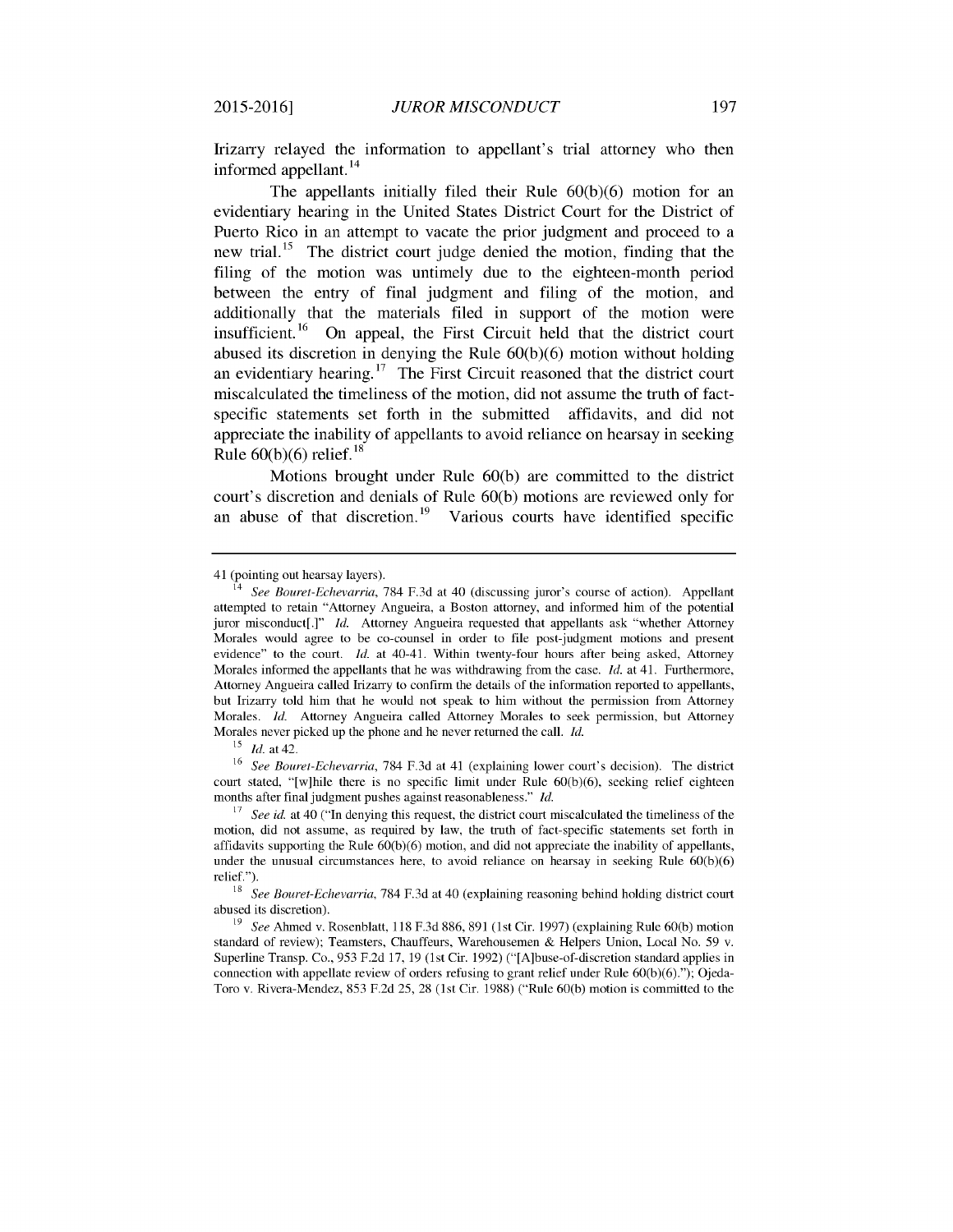instances of abuse, including instances when a material factor carrying significant weight is ignored or when an improper factor is relied upon.<sup>20</sup> Generally speaking, Rule 60(b) grants federal courts the power to vacate judgments whenever such action is appropriate to accomplish justice.<sup>21</sup> While the rule generally promulgates six reasons for vacating a final judgment, Rule 60(b)(6) is a catchall provision providing relief for any reason not otherwise covered, and so long as the motion is made in a reasonable time.<sup>22</sup> Although the scope of Rule  $60(b)(6)$  could potentially cover an extensively wide array of instances, courts have interpreted the rule to require a showing of "extraordinary circumstances," such as a violation of due process rights or other constitutional protections, effectively creating a high threshold for appellants to overcome.<sup>23</sup> This

discretion of the district court and may be reversed only upon a finding of an abuse of that discretion."); Mitchell v. Hobbs, 951 F.2d 417, 420 (1st Cir. 1991) (describing Rule 60(b) motion standard of review).

<sup>20</sup>*See* Indep. Oil & Chem. Workers of Quincy, Inc., v. Procter & Gamble Mfg. Co., 864 F.2d 927, 929 (1st Cir. 1988) ("Abuse occurs when a material factor deserving significant weight is ignored, when an improper factor is relied upon, or when all proper and no improper factors are assessed, but the court makes a serious mistake in weighing them."); *Superline,* 953 F.2d at 19 (discussing Rule 60(b) motion); *Mitchell,* 951 F.2d at 420 (same). In the case at hand, the First Circuit focused on the district court's abuse of discretion when analyzing the factors of Rule 60(b)(6). *See Bouret-Echevarria,* 784 F.3d at 41-42 (discussing abuse of discretion in Rule 60(b)(6) motion context); cases cited *supra* note 19 (explaining instances where courts have analyzed lower court's abuse of discretion).

<sup>21</sup>FED. R. Crw. PRO. 60(b); *see* Klaprott v. United States, 335 U.S. 601, 614-15 (1949) (stating Rule 60(b) vested federal courts with the "power... to vacate judgments whenever such action is appropriate to accomplish justice."); *Superline,* 953 F.2d at 19 (noting purpose of Rule 60(b)).

<sup>22</sup>*See* FED. R. CIV. P. 60(b) (listing reasons justifying relief). The language of the rule encompasses six reasons:

<sup>[</sup>T]he court may relieve a party or its legal representative from a final judgment, order, or proceeding for the following reasons: (1) mistake, inadvertence, surprise, or excusable neglect; (2) newly discovered evidence that, with reasonable diligence, could not have been discovered in time to move for a new trial under Rule 59(b); (3) fraud, misrepresentation, or misconduct by an opposing party; (4) the judgment is void; (5) the judgment has been satisfied, released or discharged; it is based on an earlier judgment that has been reversed or vacated; or applying it prospectively is no longer equitable; or (6) any other reason that justifies relief.

Id. See also Liljeberg v. Health Servs. Acquisition Corp., 486 U.S. 847, 863 (1988) (noting timing issues associated with Rule 60(b)(6)); Hollee S. Temple, *Raining On The Litigation Parade: Is It Time To Stop Litigant Abuse Of The Fraud On The Court Doctrine?,* 39 U.S.F. L. REV. 967, 972-75 (2005) (highlighting purpose of Rule 60(b)(6)).

**<sup>23</sup>** *See Klapprott,* 335 U.S. at 614-15 (1949) (analyzing extraordinary circumstances); Davila-Alvarez v. Escuela de Medicina Universidad Cent. del Caribe, 257 F.3d 58, 67 (1st Cir. 2001) ("Moreover, to justify relief under Rule 60(b)(6), 'a party must show "extraordinary circumstances" suggesting that the party is faultless in the delay."' (quoting Pioneer Inv. Servs. Co. v. Brunswick Assocs. Ltd. P'ship, 507 U.S. 380, 393 (1993))). Courts have not explicitly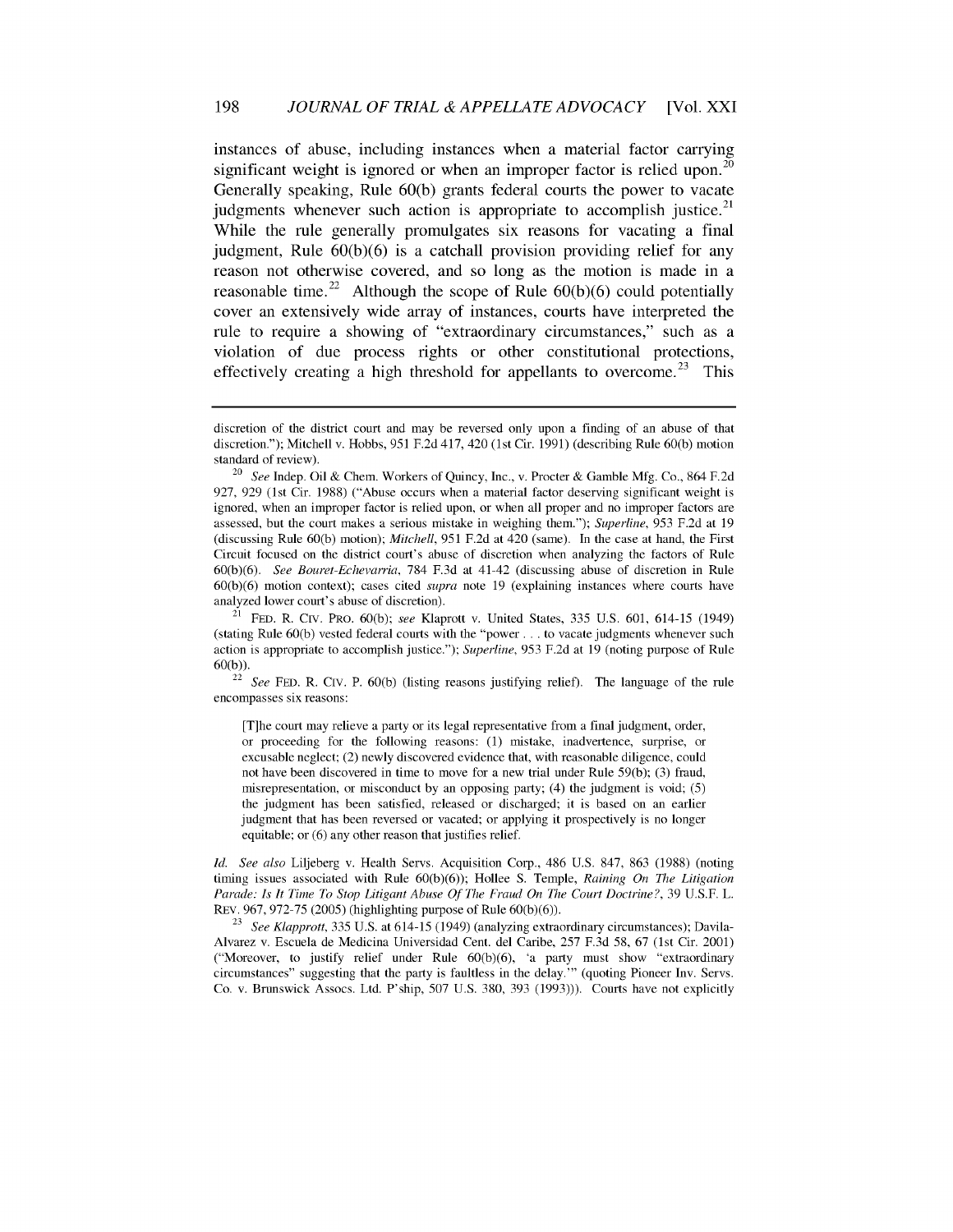high threshold required by Rule 60(b)(6) suggests there is a definitive need to balance the finality of judgments with the need to accomplish justice.<sup>24</sup>

To balance these two opposing policies, courts considering motions under Rule  $60(b)(6)$  ordinarily hone in on certain factors to aid the process of identifying proper circumstances justifying relief, which are: (1) whether the motion was timely; (2) whether exceptional circumstances justify extraordinary relief; (3) whether the movant can show a potentially meritorious claim or defense, which, if proven, could bring success at trial; and (4) whether there is a likelihood of unfair prejudice to the opposing party.<sup>25</sup> Nonetheless, these factors must not be looked at exclusively, and rather, they must be examined together in order to view them appropriately under the circumstances.<sup>26</sup> Notably, courts have acknowledged that there is no rule requiring them to take each factor into account in every case;

<sup>25</sup>*See Superline,* 953 F.2d at 20 (detailing Rule 60(b) motion criterias). A common goal of all courts is to ensure that vacating a judgment after analyzing these four factors will not be an empty exercise. *See* Boyd v. Bulala, 905 F.2d 764, 769 (4th Cir. 1990) **("[A]** threshold condition for granting the relief is that the movant demonstrate that granting the relief will not in the end have been a futile gesture[.]"); Lepkowski v. United States Dep't of Treasury, 804 F.2d 1310, 1314 (D.C. Cir. 1986) ("motions for relief under Rule 60(b) are not to be granted unless the movant can demonstrate a meritorious claim or defense[.]"); Compton v. Alton S.S. Co., 608 F.2d 96, 102 (4th Cir. 1979) ("[C]ourts require that a movant under Rule 60(b) assume the burden of showing a meritorious defense . . . as a threshold condition to any relief whatsoever under the Rule."); In re Stone, 588 F.2d 1316, 1319 (10th Cir. 1978) (requiring meritorious defense for relief from final judgment under Rule 60(b)); Coon v. Grenier, 867 F.2d 73, 76 (1st Cir. 1989) (asserting presence or absence of meritorious defense is considered with Rule 60(b) motion); Marshall v. Monroe & Sons, Inc., 615 F.2d 1156, 1160 (6th Cir. 1980) (explicating precondition with respect to Rule 60(b)(1)). *See generally* Luke J. Gilman & Angeles Garcia, *Fifth Circuit Survey-Civil Procedure,* 47 TEx. TECH L. REv. 449, 454-56 (2015) (noting three recent cases dealing with Rule 60(b)(6) issues); Mary C. Cavanagh, *Interpreting Rule 60(b)(6) Of the Federal* Rules Of Civil *Procedure: Limitations On Relief From Judgments For "Any* Other *Reason" 7* SUFFOLK. J. TRIAL & APP. ADVOC. 127, 131-33 (2002) (explaining grounds for denial of relief).

<sup>26</sup>*See* Ungar v. Palestine Liberation Org., 599 F.3d 79, 83-84 (1st Cir. 2010) ("[T]his compendium is neither exclusive nor rigidly applied. Rather, the listed factors are incorporated into a holistic appraisal of the circumstances."); *see also Superline,* 953 F.2d at 20 (discussing factors cannot be rigidly applied); *Zang,* 248 F.3d at 5 (noting proper application of Rule 60(b)(6) factors). The court in *Zang* notes that a Rule 60(b)(6) analysis rests on fact-specific considerations informed by the nature and circumstances of each particular case. *Zang,* 248 F.3d at 5-6.

stated which circumstances are deemed "extraordinary"; however, extensive case law supports the notion that "extraordinary circumstances" include violations of constitutional rights, such as the due process rights at issue in this case.

<sup>24</sup>*See* Paul Revere Variable Annuity Ins. Co. v. Zang, 248 F.3d 1, 6 (1st Cir. 2001) ("There must be an end to litigation someday and therefore district courts must weigh the reasons advanced for reopening the judgment against the desire to achieve finality in litigation." (quoting Ackermann v. United States, 340 U.S. 193, 198 (1950))); *see also* United States v. One Urban Lot, 882 F.2d 582, 585 (1st Cir. 1989) (noting Rule 60(b)(6) relief is "'extraordinary relief' which should be granted 'only under exceptional circumstances"' (quoting Lepore v. Vidockler, 792 F.2d 272, 274 (1st Cir. 1986))).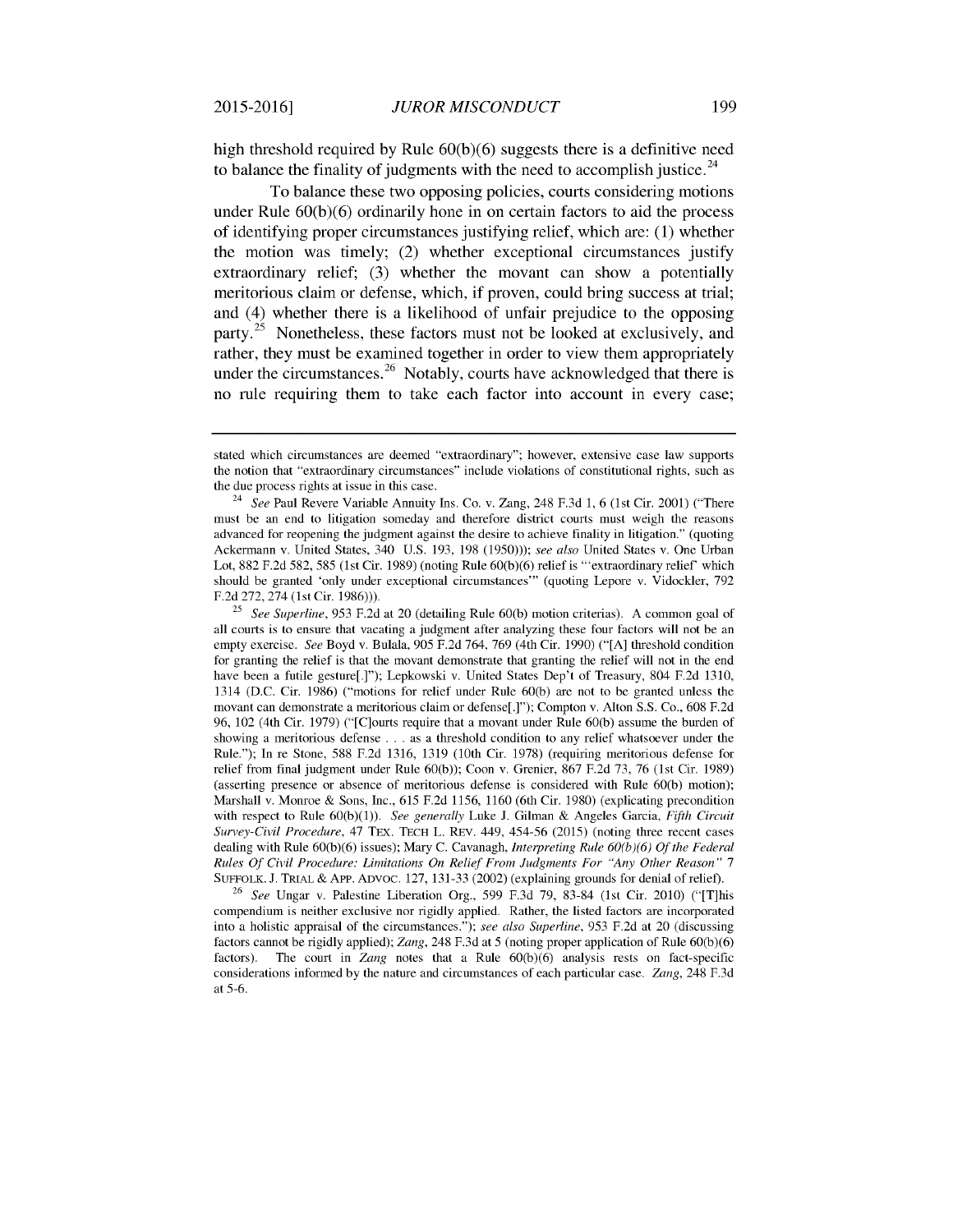sometimes just one factor dominates the others to such an extent that it undoubtedly determines a result. $27$ 

When analyzing the timeliness of a Rule 60(b)(6) motion, courts have held that a "reasonable" period of time is measured from the time at which a movant could have filed his or her Rule 60(b)(6) motion and the time when he or she did in fact file the motion.<sup>28</sup> Additionally, relief under the rule requires a showing that exceptional circumstances justify extraordinary relief.<sup>29</sup> For instance, when there is an allegation of a tainted jury there are serious due process implications that courts have deemed to fall under the umbrella of an exceptional circumstance justifying extraordinary relief. $30$  Furthermore, when considering whether or not to vacate a judgment, courts must ensure that doing so will not be a waste of the court's time or an empty exercise. $31$  The last factor-the likelihood of unfair prejudice-must extend beyond the normal inconveniences of litigation; courts have stated that the mere cost and time of re-litigating a case does not amount to unfair prejudice on its face. $32$ 

<sup>29</sup> See Superline, 953 F.2d at 19-20 ("The need to harmonize these competing policies has led courts to pronounce themselves disinclined to disturb judgments under the aegis of Rule 60(b) unless the movant can demonstrate that certain criteria have been achieved. In general, these criteria include (1) timeliness, (2) the existence of exceptional circumstances justifying extraordinary relief[.]").

**<sup>30</sup>***See* Smith v. Phillips, 455 U.S. 209, 217 (1982) ("Due process means a jury capable and willing to decide the case solely on the evidence before it, and a trial judge ever watchful to prevent prejudicial occurrences and to determine the effect of such occurrences when they happen."). Furthermore, Rule 606(b) states, "a juror may testify about whether extraneous prejudicial information was improperly brought to the jury's attention" or whether any "outside influence was improperly brought to bear upon any juror." *See Bouret-Echevarria,* 784 F.3d at 45 (illustrating Federal Rule of Evidence 606(b) for verdict impeachments). If such testimony brings any external influences, the court must determine whether such extraneous information was prejudicial by determining its probable effect on a hypothetical average juror. United States v. Boylan, 898 F.2d 230, 261-62 (1st Cir. 1990) (explaining presumption of prejudice when "third party communication **...** injects itself into the jury process.").

**<sup>31</sup>***See Superline,* 953 F.2d at 20 ("as a precondition to relief under Rule 60(b), [a party] must give the trial court reason to believe that vacating the judgment will not be an empty exercise.")

**<sup>32</sup>***See* United States v. One Parcel of Real Prop., 763 F.2d 181, 183 (5th Cir. 1985) (requiring party to re-litigate an action does not amount to prejudice); Coon v. Grenier, 867 F.2d 73, 77 (1st Cir. 1989) (finding no prejudice from passage of time and requiring party to show

<sup>&</sup>lt;sup>27</sup> See Ungar, 599 F.3d at 86 ("In an effort to salvage the judgment, the plaintiffs argue that a court need not do a mechanical, multi-factor analysis every time a party seeks relief under Rule 60(b)(6). That is true: there is no ironclad rule requiring an in-depth, multi-factor analysis in every case.").

**<sup>28</sup>***See, e.g., Klapprott,* 335 U.S. at 607-16 (1949) (holding four-year gap timely in denaturalization case when seeking to set aside judgment); Cotto v. United States, 993 F.2d 274, 280 (1st Cir.1993) (finding sixteen-month delay unreasonable because settlement occurred two months after entry of order of dismissal); United States v. Baus, 834 F.2d 1114 at 1122 (1st Cir. 1987) (holding five-year lapse timely when opposing party changed its mind about executing judgment).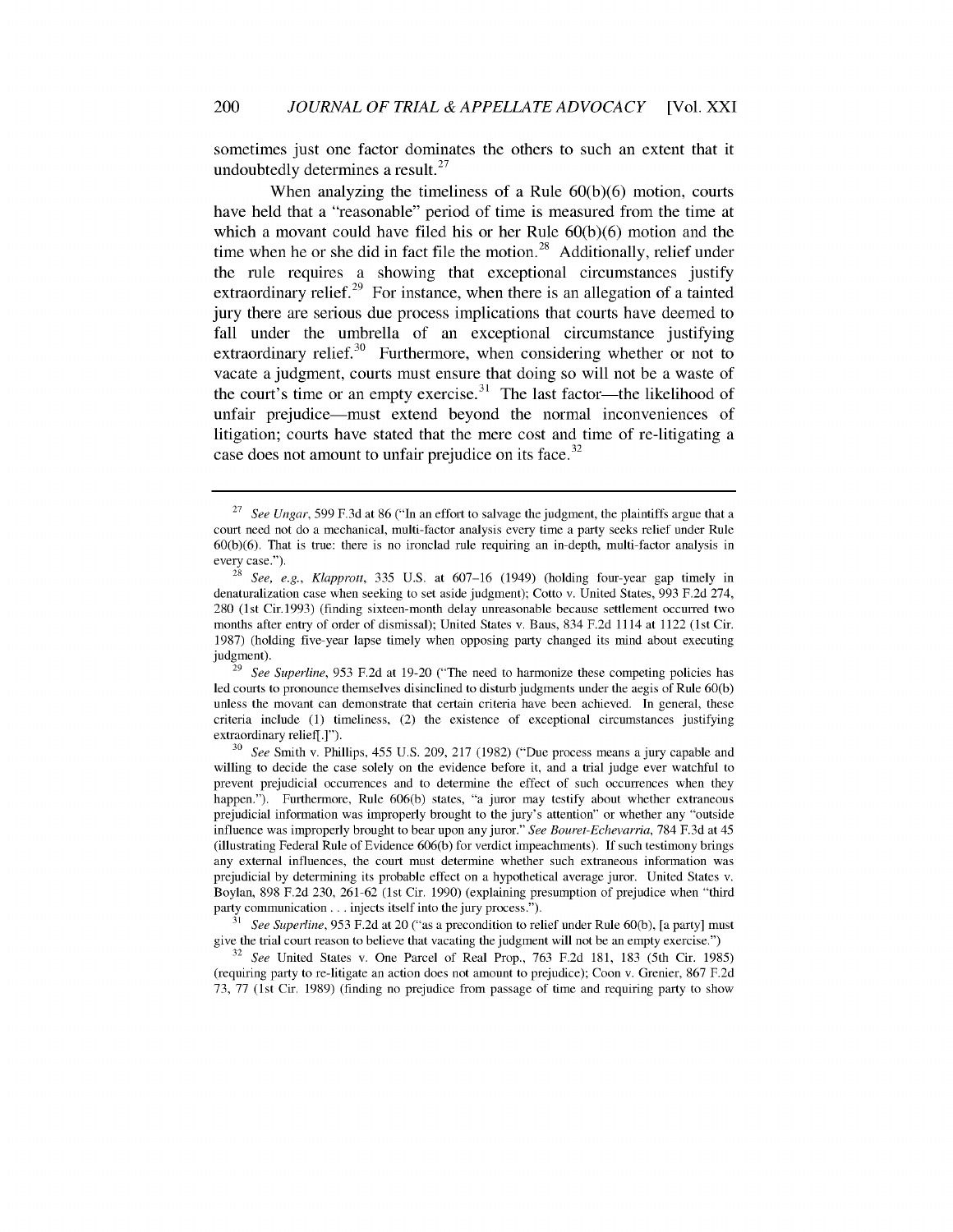In *Bouret-Echevarria v. Caribbean Aviation Maintenance Corp.,* the court analyzed each of the aforementioned factors in determining that the district court abused its discretion in denying appellant's Rule 60(b)(6) motion for an evidentiary hearing.<sup>33</sup> First, the court spent a considerable amount of time analyzing the timeliness factor of Rule 60(b)(6) and noted that the proper measure of a "reasonable" period of time for the purposes of the rule is the time at which the appellants *could have filed* their Rule  $60(b)(6)$  motion against when they did in fact file the motion.<sup>34</sup> The court reasoned that the earliest time the appellants could have filed their Rule 60(b)(6) motion was when the appellants first learned of the allegations of juror misconduct—four months prior to the date they filed their motion rather than the day when final judgment was entered.<sup>35</sup> Additionally, the court noted that the district court erred when it determined that the eighteen months between the entry of judgment and the filing of the Rule 60(b)(6) motion was unreasonable; however it reasoned that it would have been nearly impossible for the appellants to have filed their motion any earlier because they did not have knowledge of any accusation of juror misconduct.<sup>36</sup> In its analysis of the second factor under Rule  $60(b)(6)$ , the court noted that if an allegation of jurors' awareness of the confidential settlement offer is true, it surely would amount to an exceptional circumstance, justifying the extraordinary relief of vacating the final judgment. $37$  More importantly, the court reasoned that there are serious

evidence of prejudice).

**<sup>33</sup>***See generally Bouret-Echevarria,* 784 F.3d at 43-49 (analyzing appropriate factors of Rule 60(b)(6)). While the court analyzed each of the four factors, it also noted that the factors were not exhaustive and that a court was not restricted to only those factors. *Id.* at 44. Therefore, the court expanded its reasoning to include other factors aligning with the policy concerns behind the existing factors. *Id.* at 43, 46-49.

<sup>34</sup>*See* cases cited *supra* note 28 (explaining reasonable period of time for Rule 60(b)(6) motion).

**<sup>35</sup>***See Bouret-Echevarria,* 784 F.3d at 44 ("The district court, however, measured the reasonableness of appellants' delay in bringing forth their Rule 60(b)(6) motion from the entry of final judgment, not from the time that appellants first learned of the allegations of juror misconduct.").

**<sup>36</sup>***See id.* ("In making its determination that eighteen months was unreasonable, the district court did not address the fact that the earliest appellants could have brought their Rule  $60(b)(6)$ motion was May 22, 2013, the day they learned of the potential misconduct."). The court went into fact-specific detail as to why the appellants could not have filed their motion any earlier, specifically because appellants' counsel was actively attempting to substantiate the motion and find local counsel with whom to associate. *ld.* Summarily, the court reasoned that the eighteen months between entry of final judgment and the filing of the motion was reasonable. *Id.*

**<sup>37</sup>***See id.* at 45 (explaining juror's knowledge of confidential settlement offer as a violation of due process); *supra* note 30 and accompanying text (discussing exceptional circumstances justifying extraordinary relief). The court in *Smith v. Phillips* explained that if a jury is aware of and bases its decision on knowledge that will affect a jury's impartiality, there has been a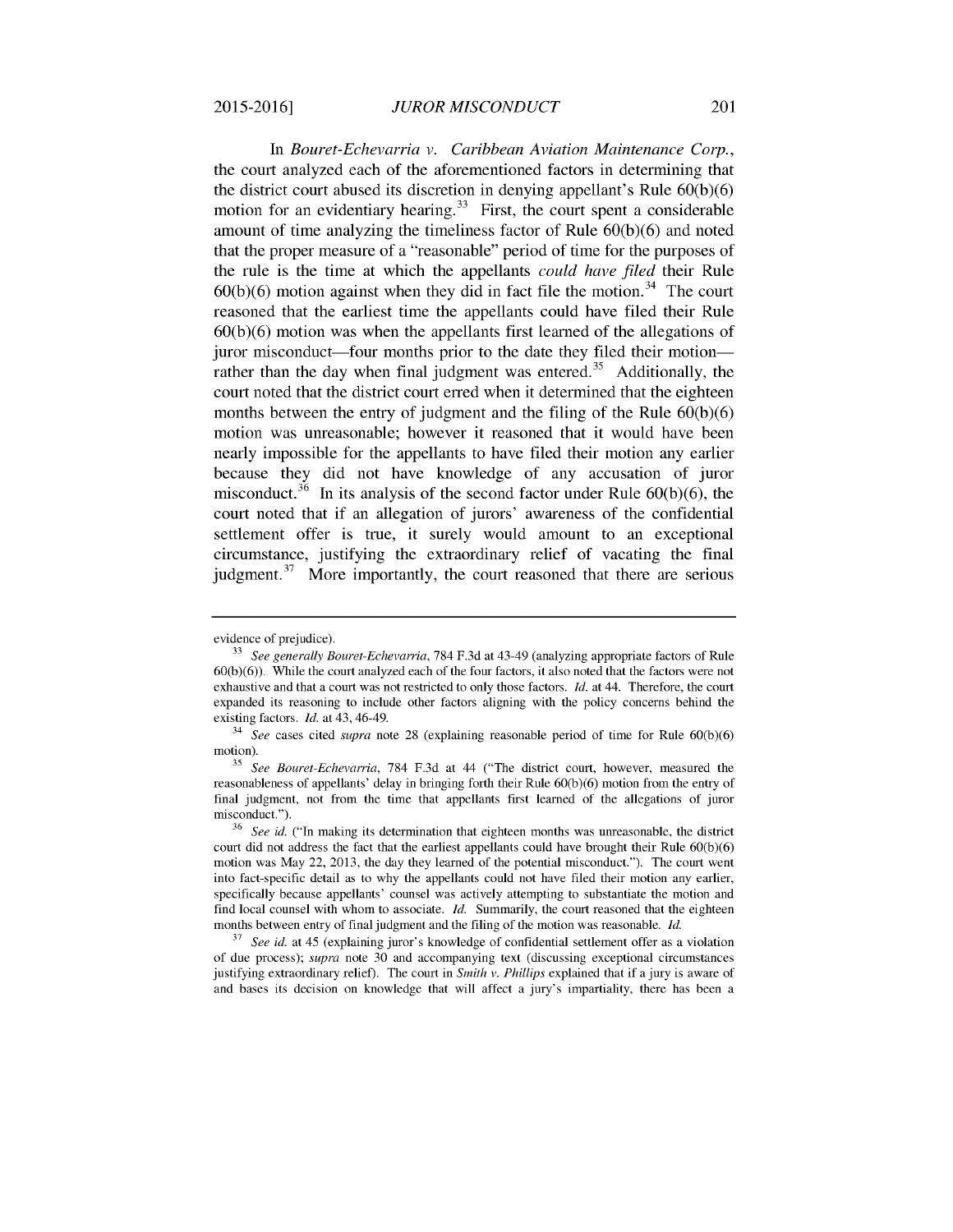due process implications of a tainted jury as well as convincing policy concerns surrounding the necessity of maintaining juror privacy.<sup>38</sup>

The court then briefly analyzed whether the claim had enough merit to vacate the judgment and whether filing the motion would result in unfair prejudice to the defendants. $39$  Specifically, the court reasoned that the claim possessed enough merit to satisfy Rule  $60(b)(6)$  relief.<sup>40</sup> Furthermore, the court held that the appellant's pursuit of a Rule 60(b)(6) motion would not unfairly prejudice the defendants because the only possible hardship would be the normal costs and time commitments associated with litigation.<sup>41</sup> The court expanded its reasoning beyond the four factors under Rule 60(b)(6) and noted that the essence of the district court's abuse of discretion occurred when it dismissed fact-specific allegations in the appellant's affidavits as mere rumor rather than assuming the truth of such fact-specific statements contained in the motion.<sup>42</sup> The

Bouret-Echevarria, 784 F.3d at 45. The court stated:

In recognition of the due process implications of a tainted jury, and the need to maintain juror privacy, our law provides for the exploration of the influence of extraneous information on the deliberations of a jury under controlled circumstances. Federal Rule of Evidence 606(b) states that a "juror may testify about whether extraneous prejudicial information was improperly brought to the jury's attention" or whether any "outside influence was improperly brought to bear upon any juror." If the existence of external influences is established through such testimony, the court must determine whether such extraneous information was prejudicial by determining its "probable effect on a hypothetical average juror."

ld. (citing United States v. Boylan, 898 F.2d 230, 262 (1st Cir. 1990)); see also Boylan, 898 F.2d at 261 (discussing presumption of prejudice exists when "third party communication **...** directly injects itself into jury process.").

<sup>39</sup> See Bouret-Echevarria, 784 F.3d at 45 (analyzing last two factors of Rule 60(b)(6)).

 $^{40}$  *Id.* ("Although the jury found neither negligence on the part of the CAM defendants nor a product defect on the part of Robinson, this case had enough merit to get to the jury. If the jury knew of the settlement offer when it rejected appellants' case, we cannot say that a retrial without that proscribed information would be an empty exercise.").

 $41$  See id. at 45-46 (explaining reasoning behind holding that last two factors were satisfied). With respect to whether or not the appellants had a meritorious claim, the court explained that as a precondition to relief a party must give the trial court reason to believe that vacating judgment would not be an empty exercise. *Id.* at 46; see Superline, 953 F.2d at 20 (analyzing whether vacating judgment is empty exercise). The court also reasoned that the CAM defendant's claim of unfair prejudice was insufficient because the majority of their claims appeared to be nothing more than the usual inconveniences any party faces when forced to re-litigate. Bouret-Echverria, 783 F.3d at 46.

 $42$  Bouret-Echevarria, 783 F.3d at 46-47. The district court ruled that the affidavits submitted by appellants in support of their Rule 60(b)(6) motion were "insufficient to push the

violation of due process. See Smith, 455 U.S. at 217 ("Due process means a jury capable and willing to decide the case solely on the evidence before it, and a trial judge ever watchful to prevent prejudicial occurrences and to determine the effect of such occurrences when they happen.").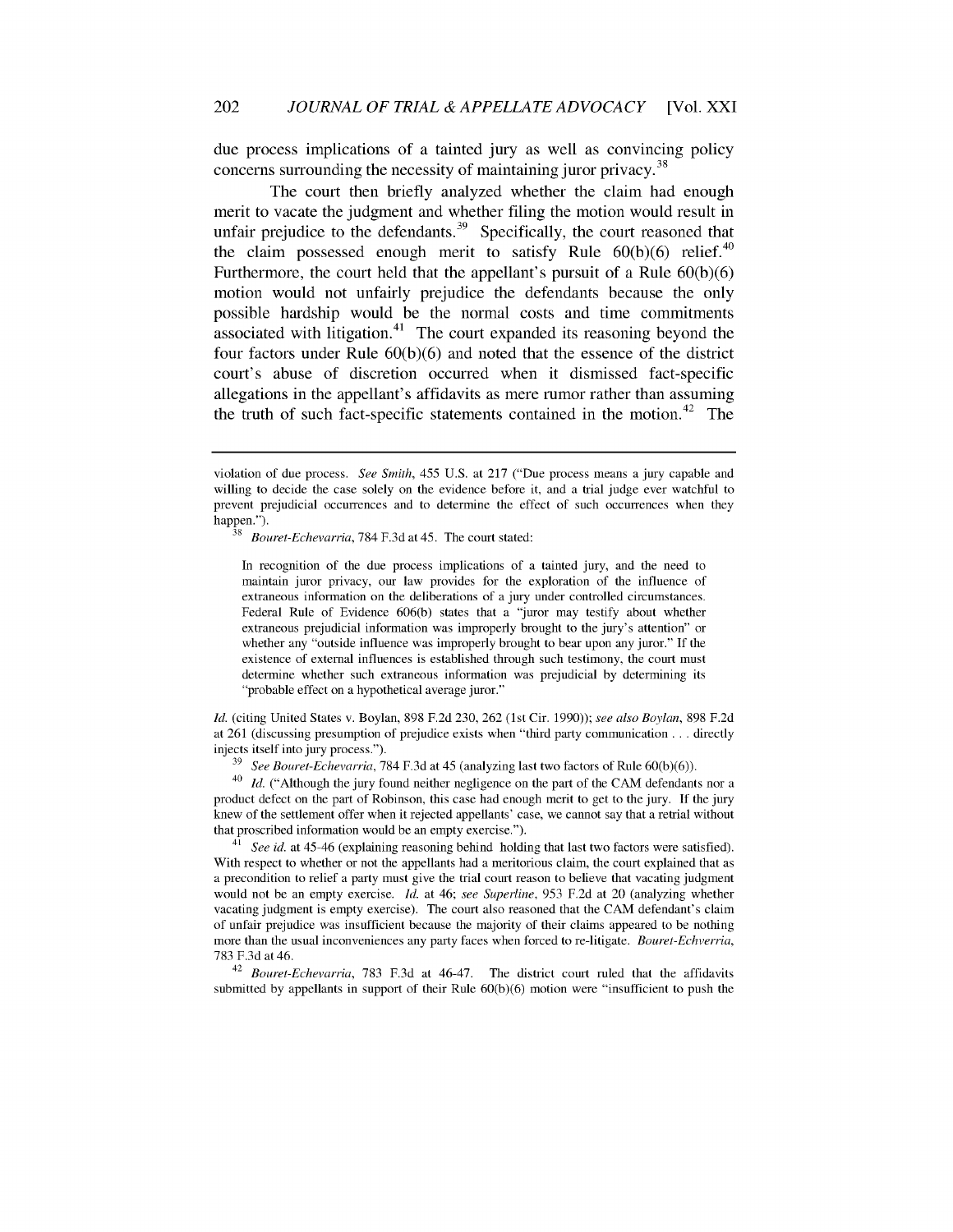court noted that although the district court may have been correct to categorize the fact-specific statements as impermissible hearsay, it "failed to appreciate the critical fact that appellants could not [have] obtain[ed] fact-specific statements beyond the" affidavits submitted in their request for an evidentiary hearing.<sup>43</sup> Lastly, the court noted that a finding of an abuse of discretion, and then granting Rule **60(b)(6)** relief, could create some uncertainty about the finality of a judgment; however the court reasoned that the due process values protected **by** Rule **60(b)(6)** are pertinent to accomplish justice.<sup>44</sup>

The First Circuit's reasoning was structured elegantly to touch upon the factors of the rule first and then to the more significant underlying issues behind Rule  $60(b)(6)$ <sup>45</sup> The First Circuit did, however, seem to rely too heavily on the appellant's arguments surrounding each of the four factors of the rule.<sup>46</sup> For example, the court spent a significant amount of time explaining what constitutes a "reasonable" time limit under the timeliness factor of Rule **60(b)(6)** and it also spent a considerable amount of time explaining what constitutes unfair prejudice and exceptional

<sup>43</sup>*See Bouret-Echevarria,* 784 F.3d at 47 (explaining district court's treatment of hersay). The appellants could not have obtained any further fact-specific statements because their attorney, Attorney Morales, refused to talk to their current attorney and the key expert witness, Irizarry, refused to talk to anyone as well.  $Id.$  at 47-48. Therefore, the appellants were very limited in their facts alleging juror misconduct. ld. Furthermore, appellants' attorney was barred from contacting any jurors due to a local law that prohibited "post-verdict communication with jurors except under court supervision." *Id.* at 48-49.

Plaintiffs' claims beyond the daunting threshold required by Rule 60(b) . ..if they 'were sufficient to force a court to hold an evidentiary hearing, the court would be potentially required in any civil case to grant an evidentiary hearing following a jury verdict based on mere rumors, regardless of how much time had elapsed since judgment."" Id. The First Circuit reasoned that the district court is not legally allowed to assume facts in affidavits to be false or mere rumors. *Id.* It stated that the district court failed to recognize a proposition of law that applies to a district court's consideration of allegations underlying Rule 60(b)(6) relief, ld.; *see Superline,* 953 F.2d at 18 ("In the first instance, an inquiring court should assume the truth of fact-specific statements contained in a Rule 60(b)(6) motion."). The First Circuit then noted that specific facts in the appellants' affidavits, specifically the communications relating to juror misconduct and details surrounding the confidential settlement offer, could not be dismissed as mere rumor given that they had a probative weight, which the district court ignored. *Id.*

<sup>44</sup>*See* id. at 49 ("We do not minimize the importance of finality of judgments or protecting the privacy of jurors. Yet we must also consider the due process values implicated by jury deliberations free of extraneous influences. Indeed, Rule 60(b)(6) exists, in part, to protect such values, and, in so doing, to 'accomplish justice.' Inescapably, there is a tension here between the values of finality and due process **....** [T]he district court denied the request for an evidentiary hearing, and thereby concluded that the value of due process must necessarily be sacrificed for the value of finality.").

<sup>45</sup>*See generally Bouret-Echevarria,* 743 F.3d at 43-50 (analyzing underlying factors of Rule 60(b)(6)).

<sup>&</sup>lt;sup>6</sup> See id. (explaining essential aspects of each factor).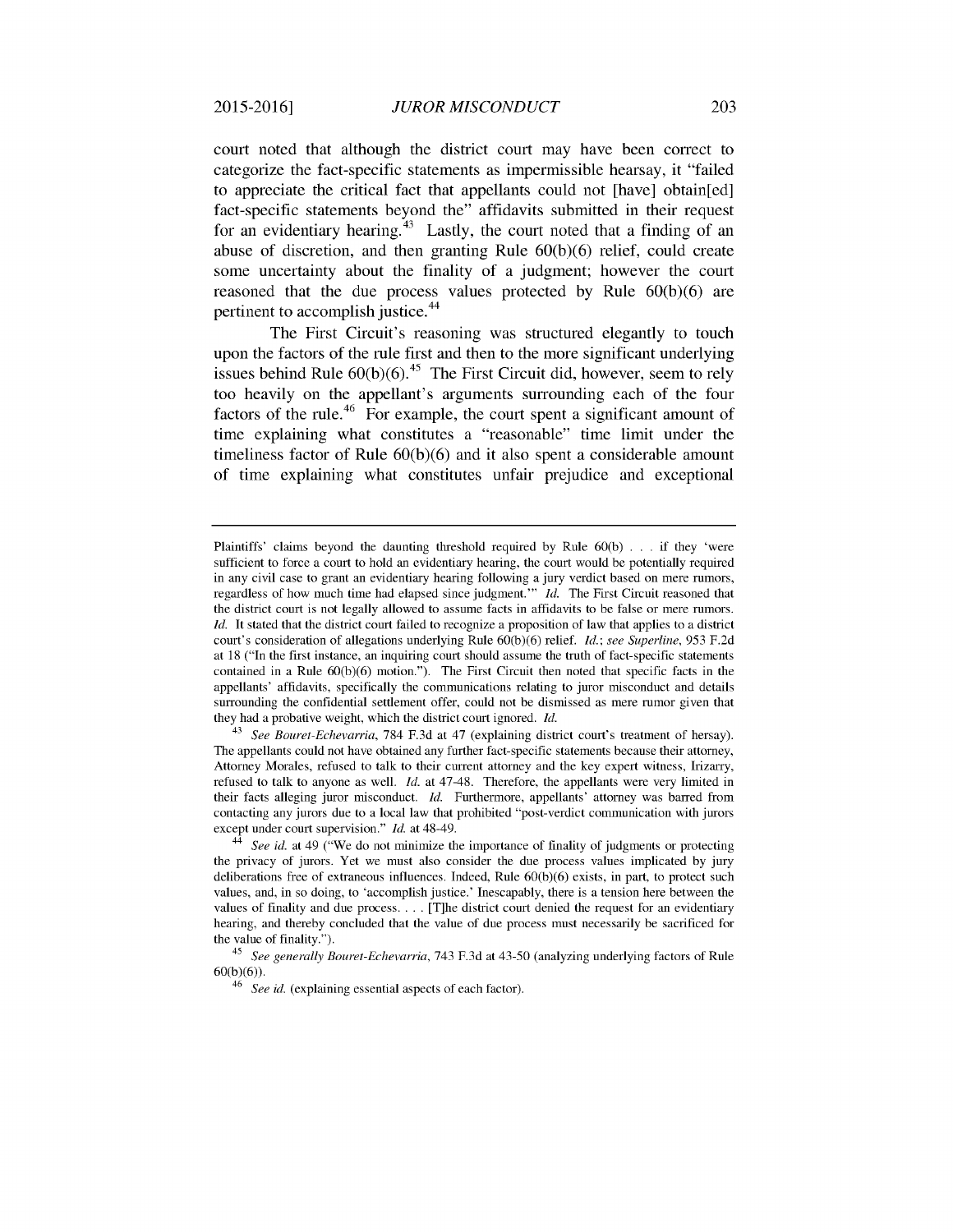$circumstances.<sup>47</sup>$  While an assessment of each factor should be given weight in making a proper determination in this case, the district court, and even the First Circuit, was correct to note that a decision should not depend solely on whether one or more factors of a rule have been satisfied.<sup>48</sup> Therefore it could be inferred that the First Circuit made its decision based on the fact that the timeliness factor was indeed satisfied but, as Justice Barron—the dissenting justice—notes, the failure to properly assess one factor should not have been the reason for the reversal.<sup>49</sup> An abuse of discretion does not arise when a court fails to properly assess merely one factor; therefore, if the District Court properly considered the substance of the motion rather than its form, then it is likely that the court did not abuse its discretion.<sup>50</sup>

In addition to focusing on whether the district court properly weighed the relevant factors of the rule, the appellees extended their arguments beyond a multifactor analysis and rightfully crafted arguments around how far the district court should have gone in assuming the truth of the fact-specific statements contained in the Rule  $60(b)(6)$  motion.<sup>51</sup> While

The majority suggests that the District Court erred in assessing the timeliness of the Rule 60(b) motion and in failing to give sufficient credence to the allegations contained in the supporting affidavits. But any error in the District Court's treatment of the timeliness of the motion cannot warrant reversal because the District Court did not rest the denial solely on that basis. We thus may reverse only if the District Court erred in how it responded to the substance of the allegation contained in the affidavits that the jury was exposed to a settlement offer. I do not see, however, how the District Court erred in that regard.

#### *Id.*

**<sup>51</sup>***See Bouret-Echevarria,* 784 F.3d at 50 (Barron, J., dissenting) ( "As the majority notes, a district court is required to assume 'the truth of fact-specific statements contained in' a Rule 60(b)(6) motion."). The majority also noted this exact requirement of Rule 60(b), that a district court must assume the truth of the facts submitted in the motion. *Id.* at 47. Trial courts generally are given great deference in evidentiary rulings mostly because they are in the best position to hear and assess all testimony in the relevant context. Todd J. Bruno, *Say What?? Confusion In The Courts* Over *What The Proper Standard Of Review For Hearsay Rulings,* 18 SUFFOLK J. TRIAL & APP. ADVoc. 1, 26-28 (2013). The Tenth Circuit explained, "[g]iven the fact- and casespecific nature of hearsay determinations, 'our review of those decisions is especially

<sup>47</sup>*See* id. at 43-46 (analyzing unfair prejudice and exceptional circumstances).

<sup>48</sup>*See Bouret-Echevarria,* 784 F.3d at 50 (Barron, J., dissenting) (stating majority should not reverse based on satisfaction of one factor). In his dissent, Judge Barron notes that the district court's treatment of the timeliness factor cannot warrant reversal. *Id.* Specifically, he states,

<sup>49</sup>*See supra* note 48 and accompanying text (stating majority should not reverse based on satisfaction of one factor).

**<sup>50</sup>***See Bouret-Echevarria,* 784 F.3d at 50 (Barron, J., dissenting) ( "We thus may reverse only if the District Court erred in how it responded to the substance of the allegation contained in the affidavits that the jury was exposed to a settlement offer. I do not see, however, how the District Court erred in that regard.").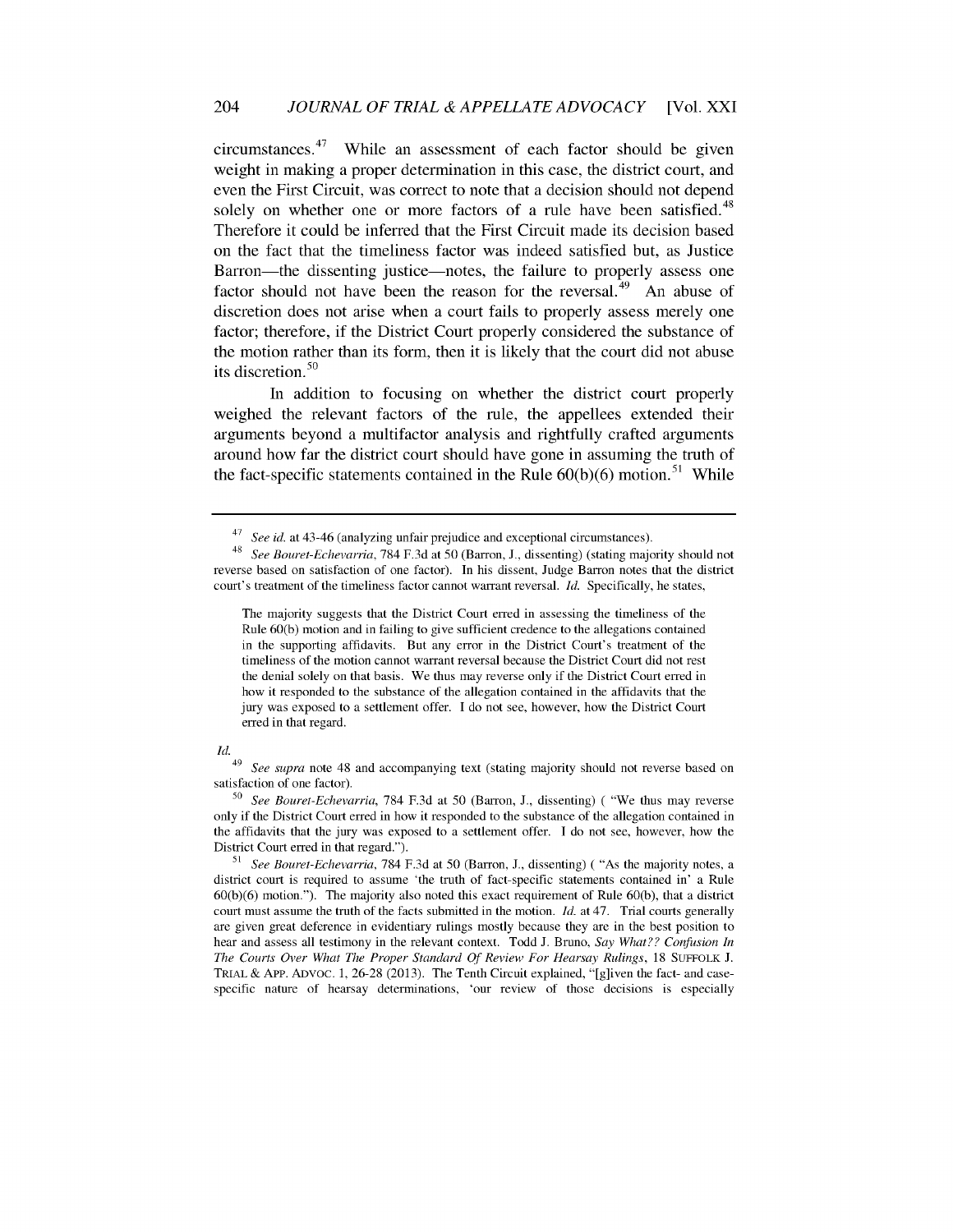the majority agreed that a Rule **60(b)(6)** motion requires the district court to assume the truth of fact-specific statements, its holding seems somewhat hypocritical given the fact that it allowed "layers of hearsay" to be injected into the appeal. $52$  The district court did indeed assume the truth of the facts in the motion-that there was a mere allegation, or a "rumor," of juror misconduct.<sup>53</sup> Nevertheless, the First Circuit, in finding that the factspecific portions of the motion could not be dismissed as mere rumor, admitted what seems to be impermissible hearsay and effectively assumed more than just the truth of the facts submitted in the Rule 60(b) motion.<sup>54</sup>

<sup>52</sup>*Bouret-Echevarria,* 784 F.3d at 47. The majority stated:

There were layers of hearsay in the report of jury misconduct: an unidentified party telling Irizarry that one of the party's employees, also unidentified, was a juror in Bouret-Echevarria's trial, and that this juror told the unidentified party that the jury declined to award appellant any money damages because they knew she had been offered and rejected a \$3.5 million settlement. Ordinarily, the district court would be correct that such rumors, despite the concerns that they engendered in Morales and Irizarry, would not justify an evidentiary hearing. Here, however, the district court failed to appreciate the critical fact that appellants could not obtain fact-specific statements beyond the reports of Morales and Irizarry in requesting an evidentiary hearing.

*Id.*

**<sup>53</sup>***See id.* at 50 (Barron, J., dissenting) ("The District Court was thus obliged to take as true that a report of juror misconduct reached the petitioner Bouret-not that the juror made the report, or even that the juror's employer passed the report to the expert witness Irizarry. But that being all that must-or even legally can-be taken as true, I do not see what the District Court did wrong.").

54 *See* id. at 47 ("These fact-specific portions of Bouret-Echevarria's motion could not be dismissed as mere rumor. They had a probative weight that the district court ignored."). It is important to note the distinction between the majority and the dissent here: the majority admitted factual allegations, specifically the aforementioned layers of hearsay, and held that, although it was mere rumor, it gave rise to a furthering of the appeal. *Id.* As the dissent notes, the district court did not abuse its discretion because the fact-specific statements merely alleged that there was juror misconduct. *Id.* at 50 (Barron, J., dissenting). Since the allegations were unsupported and classified as "layers of hearsay" and "rumor" the district court properly refused to investigate the allegations any further. ld. Even if the district court acted in an unreasonable fashion when it refused to investigate further, it did not likely give rise to a total abuse of discretion that should result in a reversal of its decision. *See id.* ("I do not believe a different view about how discretion should be exercised in the face of a petition based on such an unsubstantiated rumormade well after a final verdict-supplies a sufficient reason to conclude that discretion was

deferential."' *See* id. (quoting United States v. Blechman, 657 F.3d 1052, 1063 (10th Cir. 2011)). Appellate courts ordinarily review evidentiary rulings for an abuse of discretion as it pertains to questions of law rather than questions of fact. Bruno, *supra* note 32, at 27-28 (2013). Appellate courts do not usually review evidentiary hearings de novo, unless the review involves in depth statutory interpretation, ld.; *see also* State v. Robinson, 270 P.3d 1183, 1198 (Kan. 2012) ("Ordinarily, we review the admission of hearsay evidence for an abuse of discretion. However, the issue of whether the trial court complied with specific statutory requirements for admitting evidence requires statutory interpretation, which we review de novo.").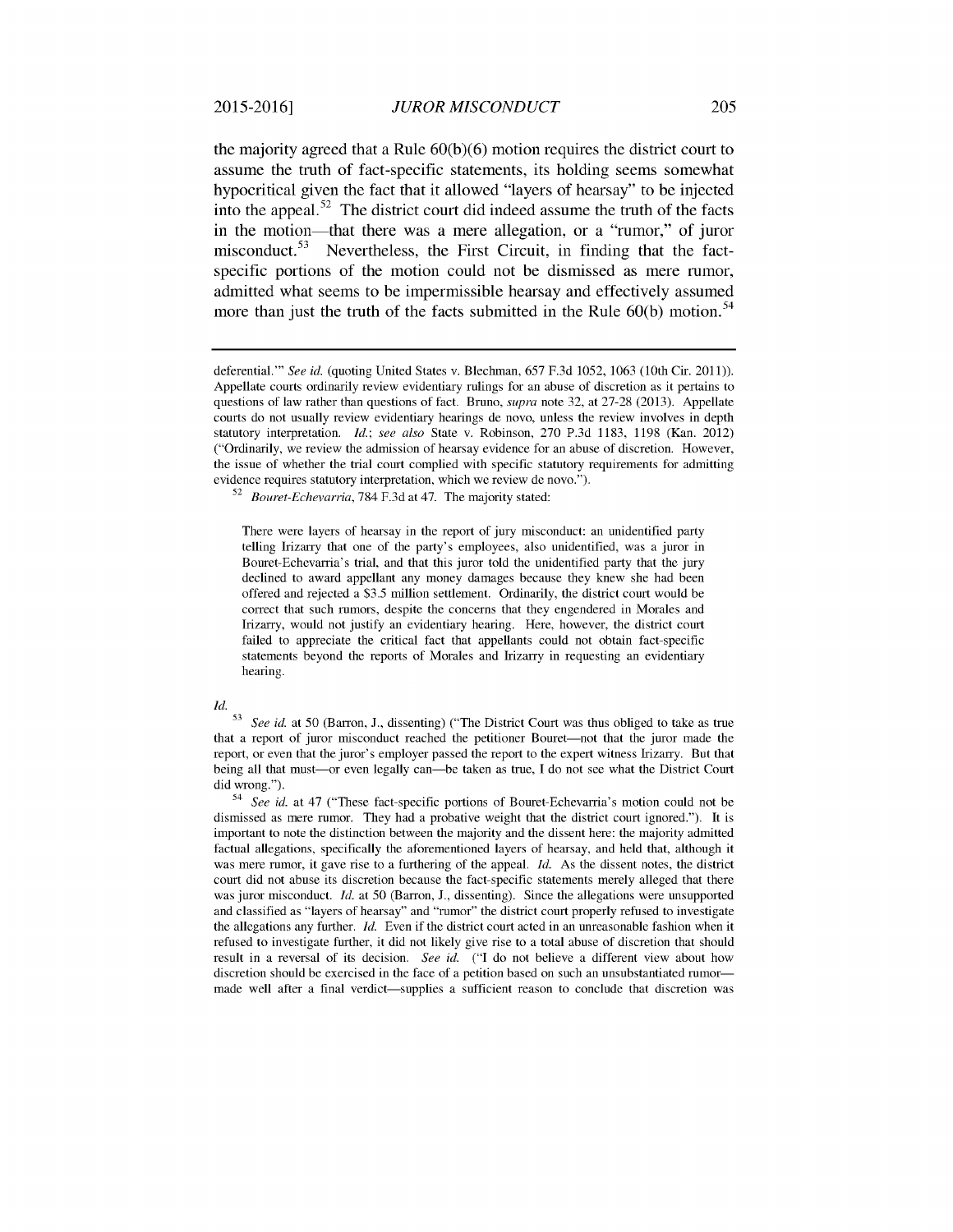Although the court may have acted reasonably when it agreed that there were no other means of obtaining sufficient information and therefore the matter should have been investigated further, the matter did not necessarily warrant a finding that the district court abused its discretion in denying further investigation.<sup>55</sup> The district court did not unreasonably weigh material factors or make any mistakes in its analysis; rather, it reasonably decided not to permit rumors and unsubstantiated claims to be brought in as evidence for vacating a prior judgment.<sup>56</sup>

Putting the rules of evidence and civil procedure aside for a moment, this case seems to draw attention to a larger policy consideration: the value of a final judgment versus the importance of due process rights.<sup>57</sup> On one hand, ensuring that judgments are made final hits at the core of maintaining civil and criminal process and keeping litigants from engaging in frivolous matters.<sup>58</sup> On the other hand, affording each party their respective due process rights protects against injustice and ensures that each party is given a fair shot at being heard.<sup>59</sup> Here, the First Circuit arrives at its decision partly based on the principle of fairness and affording appellants their due process rights; however, the standard specifically noted within the case centered on an "abuse of discretion" neither procedural nor substantive due process.<sup>60</sup> It would not be at all unreasonable to conclude

abused or exercised unreasonably.").

**<sup>55</sup>** *See* cases cited *supra* note 20 (explaining instances giving rise to abuse of discretion). In order for a court to find that a lower court abused its discretion, a material factor deserving significant weight must have been ignored, an improper factor must have been relied upon, or the court made a serious mistake in weighing the factors. *See* cases cited *supra* note 20 (applying higher standard for abuse of discretion).

**<sup>56</sup>***See supra* note 52 (identifying layers of hearsay).

**<sup>57</sup>***See Bouret-Echevarria,* 784 F.3d at 49 ("We do not minimize the importance of finality of judgments or protecting the privacy of jurors. Yet we must also consider the due process values implicated by jury deliberations free of extraneous influences."). The First Circuit noted that the very purpose of Rule 60(b) is to protect due process rights in order to accomplish justice. *Id.; see* also *Klapprott,* 335 U.S. at 615 (stating that Rule 60(b) "vests power in courts" to vacate judgments to achieve justice).

**<sup>58</sup>***See Bouret-Echevarria,* 784 F.3d at 49 ("we understand that granting an evidentiary hearing in the context of a request for  $60(b)(6)$  relief creates temporary uncertainty about the finality of a judgment. However, that finality remains until the court actually vacates the judgment.").

**<sup>59</sup>** *See supra* note 44 and accompanying text (explaining importance of due process rights with regards to litigation); *Bouret-Echevarria,* 784 F.3d at 49 ("Nevertheless, influenced by the errors in law and judgment that we have identified, the district court denied the request for an evidentiary hearing, and thereby concluded that the value of due process must necessarily be sacrificed for the value of finality.").

**<sup>60</sup>***See supra* note 18 (explaining that First Circuit is looking for abuse of discretion in making its determination). The court transitioned from reviewing the case for an abuse of discretion to reviewing the case for a violation of due process, which is inconsistent with similar appellate reviews of evidentiary hearings. *See* Ahmed v. Rosenblatt, 118 F.3d 886, 891 (1st Cir.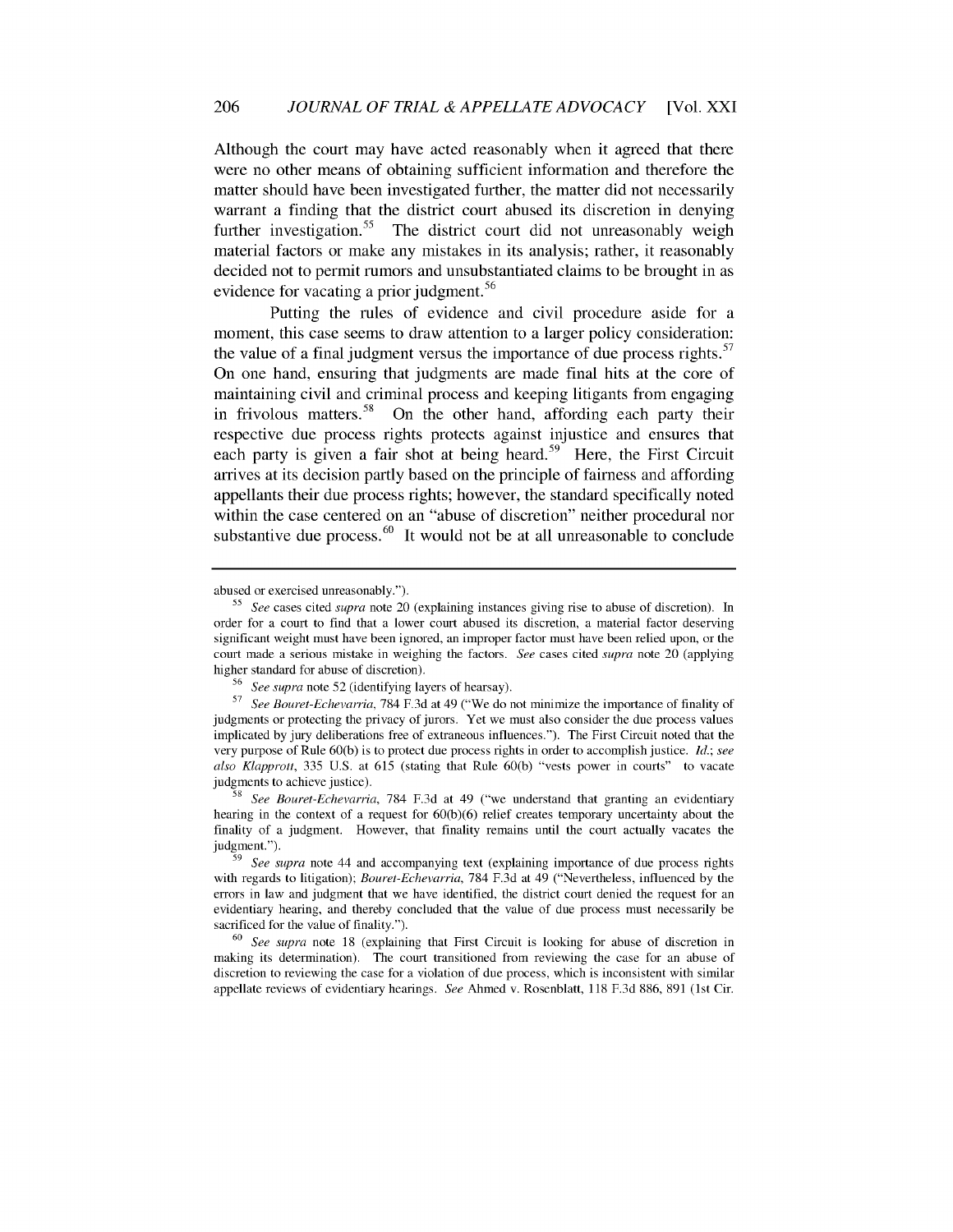that the district court acted well within its means and power when it denied the appellant's Rule  $60(b)$  motion.<sup>61</sup> The district court merely found that the allegation-that jurors became aware of settlement discussions and used this awareness to reject appellant's claims against the defendant—was unsubstantiated and essentially categorized it as inadmissible hearsay.<sup>62</sup> In reversing the district court the First Circuit did exactly what historical cases have tried to prevent—allowing courts to make policy decisions and inject personal biases or beliefs into its decision, thus severely diminishing the value of justice.<sup>63</sup>

It should be restated that an abuse of discretion is typically found when a material factor carrying significant weight is ignored or when an improper factor is relied upon. The First Circuit held that the district court abused its discretion in denying the appellant's Rule 60(b)(6) motion. It found that there was sufficient evidence that warranted the granting of the motion and that the district court ignored the possibility that the facts presented to it could have been true. Rather than adhere to the proper standard of review when analyzing Rule 60(b)(6) cases, the First Circuit unreasonably allowed outside factors and personal beliefs to weigh far too heavily on its ultimate decision. A reversal should have only been warranted if the district court acted unreasonably and ignored material factors, an act that did not seem to be at play here. This case exemplifies the ongoing tensions between the significance of due process rights in civil and criminal cases and the value of the finality of judgments.

<sup>1997);</sup> Teamsters, Chauffeurs, Warehousemen & Helpers Union, Local No. 59 v. Superline Transp. Co.,, 953 F.2d 17, 19 (1st Cir. 1992) (citing Rodriguez-Antuna v. Chase Manhattan Bank Corp., 871 F.2d 1, 3 (1st Cir. 1989)); *see also* Ojeda-Toro v. Rivera-Mendez, 853 F.2d 25, 28 (1st Cir. 1988) ("[T]he treatment of a Rule 60(b) motion is committed to the discretion of the district court and may be reversed only upon a finding of an abuse of that discretion." ); Todd J. Bruno, *Say What?? Confusion In The Courts Over What Is The Proper Standard Of Review For Hearsay* Rulings, 18 SUFFOLK J. TRIAL & APP. ADVOC. 1, 26-28 (2013) (noting that appellate courts typically review evidentiary hearings for abuse of discretion).

<sup>61</sup> *See generally Bouret-Echevarria,* 784 F.3d at 50 n.10 (Barron, J., dissenting) ("There is no precedent beyond *Superline* that elaborates on the showing that a party must make to require a district court to hold an evidentiary hearing in circumstances akin to those presented here. But analogous precedent from the criminal context—which the majority also takes to be relevant seems to me to support the conclusion that the District Court had considerable discretion to make the call it made.").

<sup>62</sup>*See Bouret-Echevarria,* 784 F.3d at 49-50 (Barron, J., dissenting) ("But the core allegation **. . .** was an 'unsubstantiated conclusion' resting on indirect sources. And I do not believe a different view about how discretion should be exercised in the face of a petition based on such an unsubstantiated rumor-made well after a final verdict-supplies a sufficient reason to conclude that discretion was abused or exercised unreasonably.").

<sup>63</sup> *See generally Bouret-Echevarria,* 784 F.3d at 47-50 (finding district court abused discretion).